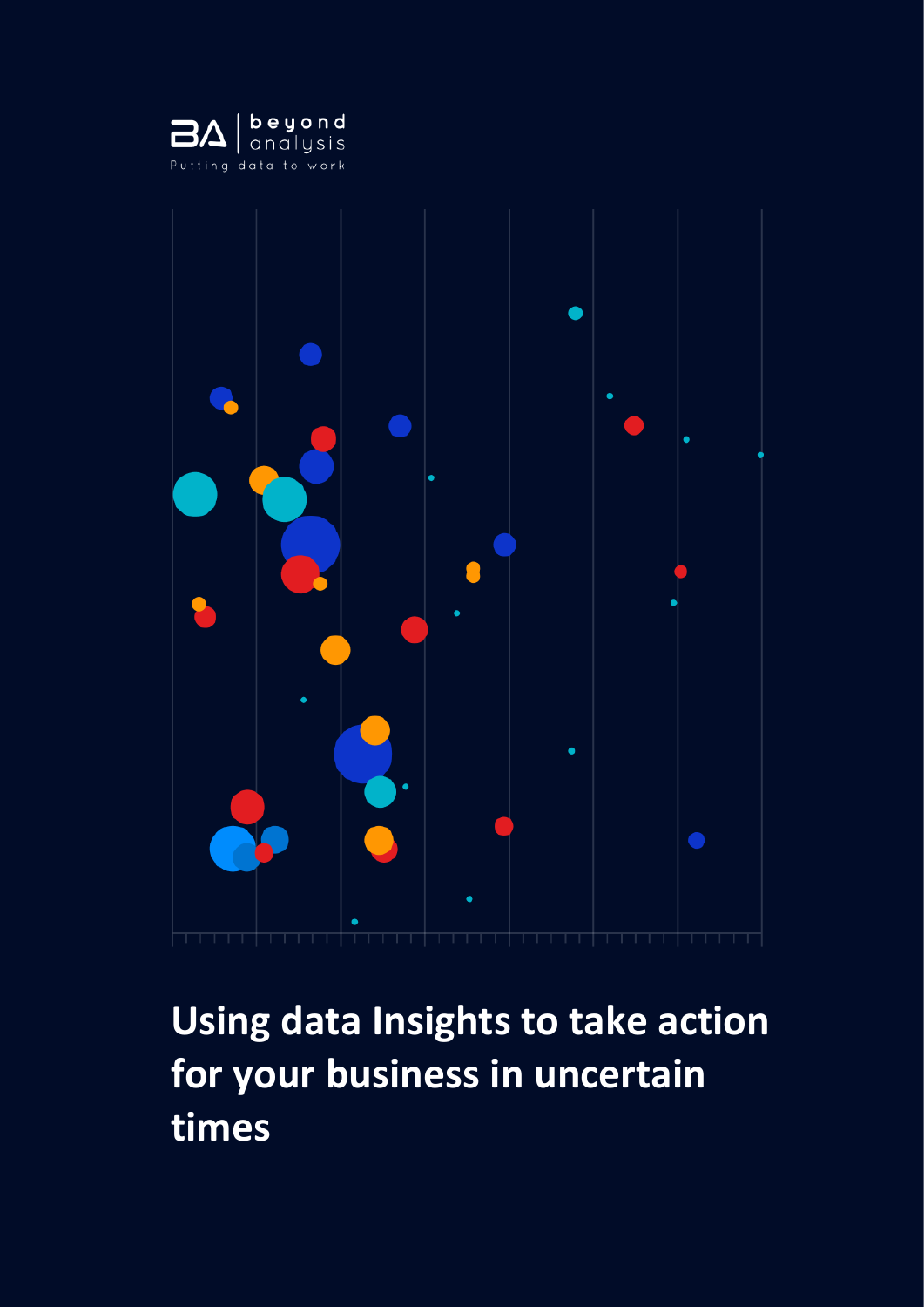

## **Using data insights to take action for your business in uncertain times**

March 20th 2020

As we move forward through these challenging and unprecedented times, many businesses are wondering where to focus their energy to reduce external influences and impacts on their business and understand where to invest their efforts for best results.

As a data science business, we have for the last 13 years, helped businesses across the world understand the value of data analytics for customer insight and business intelligence, and turning these into effective applications to address their unique situation(s) to deliver results.

What is going to happen over the next six months or so is not all together clear. What is clear though is that this unprecedented change is already playing havoc with your data analytics. Your customer segmentations, predictive models and targeting rules were never built with this dramatic situation in mind. AS far as your data is concerned the game has changed and you will be looking at reports that will likely send you into a head spin.

We are recommending the following five step approach.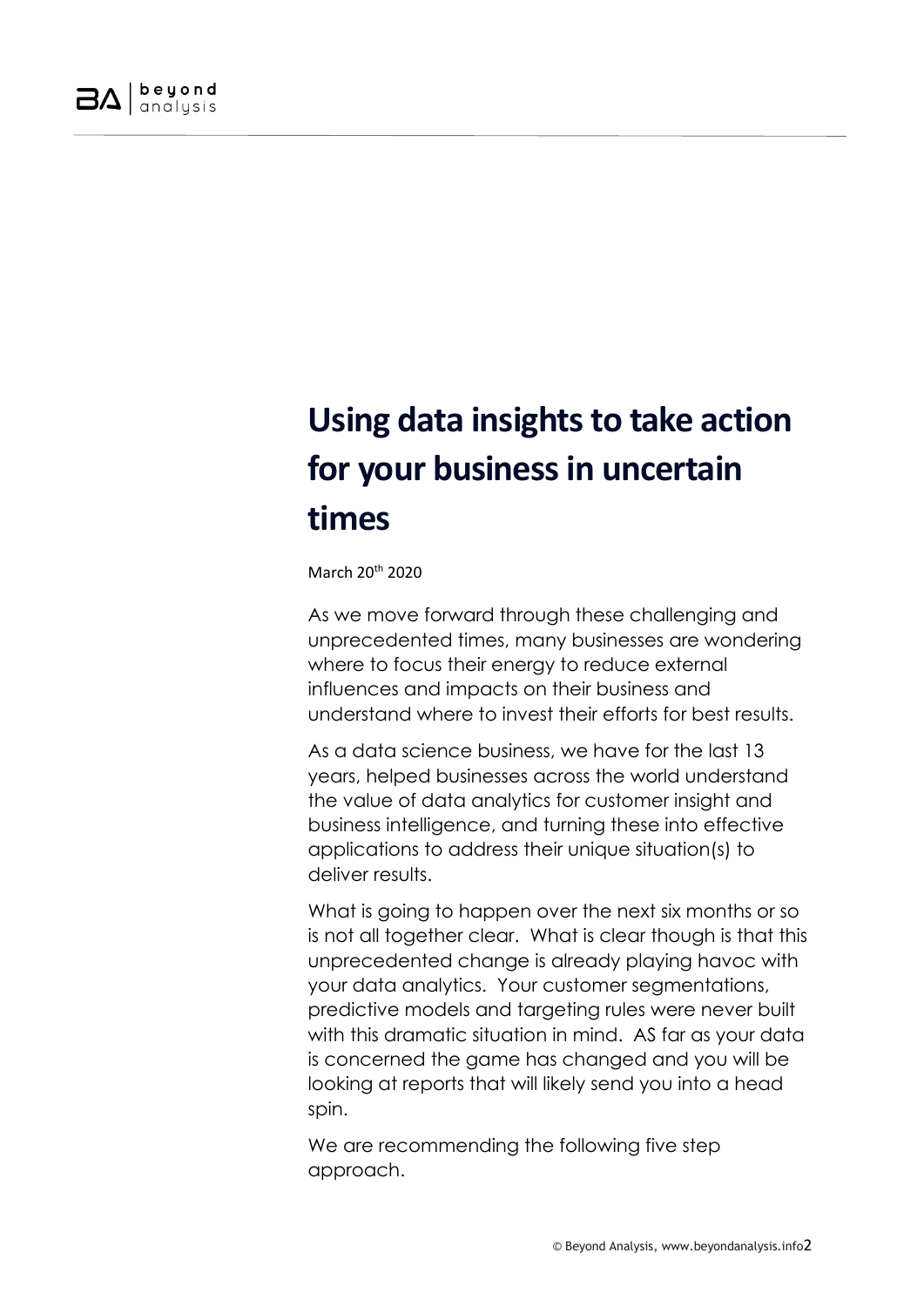

## **I. Take a Snapshot**

Ensure you have a solid view of your customers individual behaviours and preferences before the pandemic kicked off. You will need this as a key read on your customers in normal times. The behaviour changes over the last two weeks have been significant enough that by today your segmentations may already be categorising people very differently. As you begin to plan and react to the pandemic and its aftermath you will need to be able to accurately recognise your customers for who they really are in normal times.

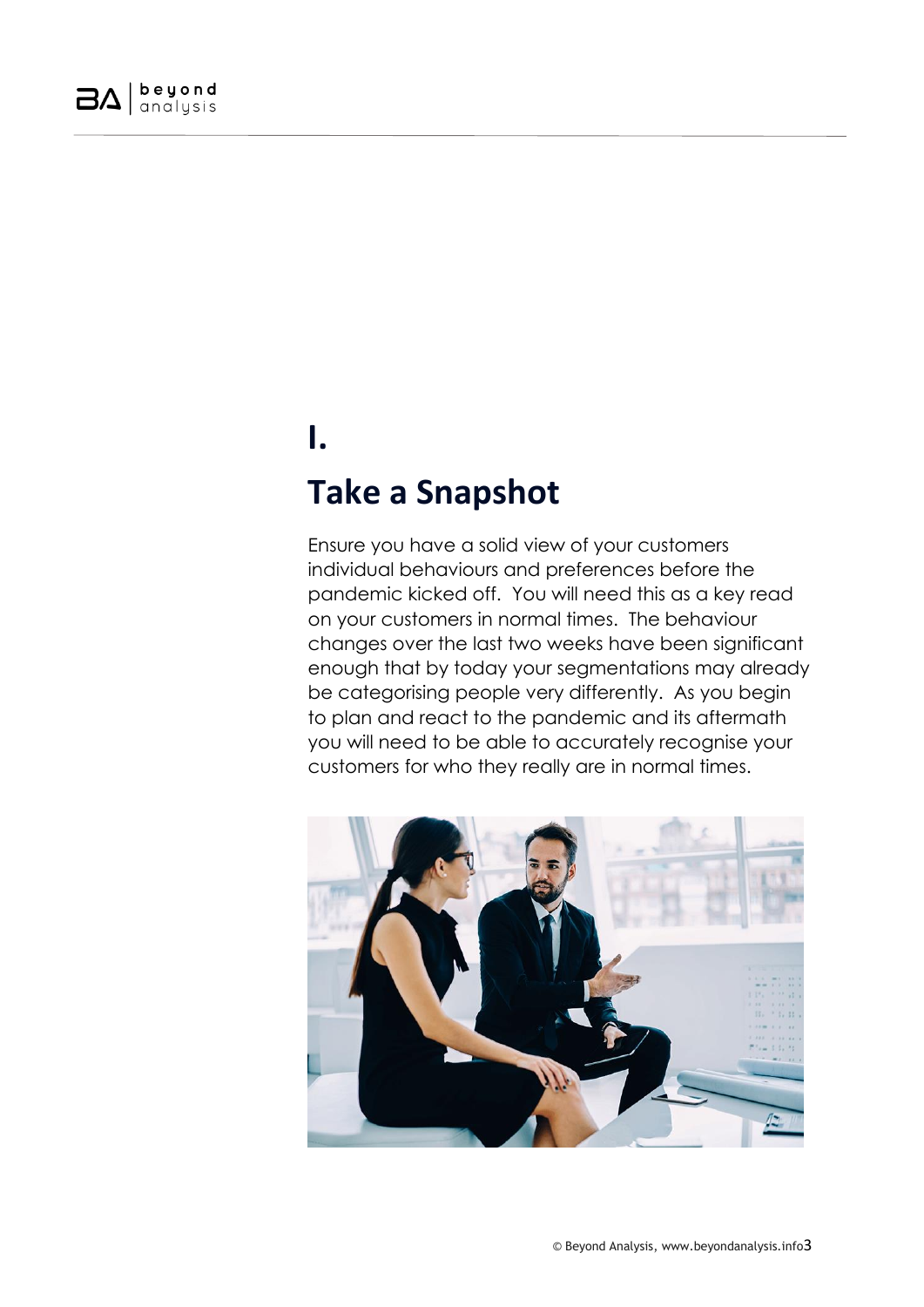

## **II.**

### **Establish New Cohorts**

Most importantly you need to be able to quickly get a handle on what is going on out there. This means you want to be tracking customers using pre pandemic cohorts but also based on some new additional groupings. These will depend on your business, but a couple of examples we have implemented for clients today are:

### **PRICE**

For some it may be around price and which customers previously bought into which price bracket. You will want to be able to see how customers are behaving around price now and as the dust settles. Not only will it inform your commercial planning but it will be a powerful read on the financial stress your customers have been under and you will be able to be sensitive to this.

### **CREDIT**

If your business relies on credit you will need to be able to take more informed decisions and not necessarily rely on the credit agencies whose data will be all over the shop. Do you have customers who have been with you for a long time, always paid on time, who are now looking like a bad credit risk? If so, do you ditch them and save yourselves, potentially losing loyal and trustworthy customers or do you take a more balanced approach.

### **RESILIENCE**

What do you know about your customer that will give you an informed read on their financial resilience? Historical behaviours may help inform this as might external data sources. Today we are applying additional company data to a B2B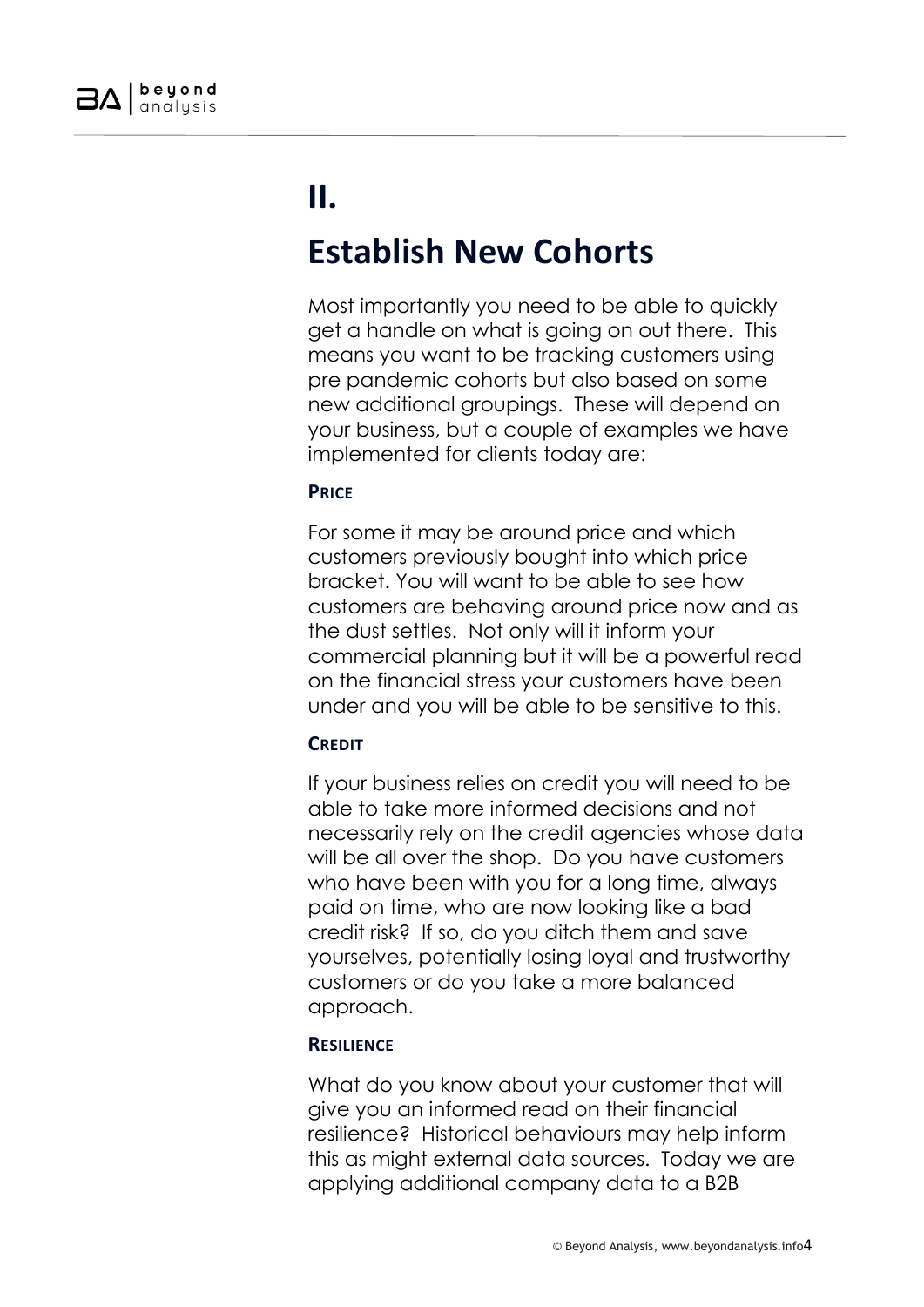

database that include age of the business. It will be an additional read into how established a business the clients customers are and so how likely are they to have an established customer base with which to spring back from the chaos.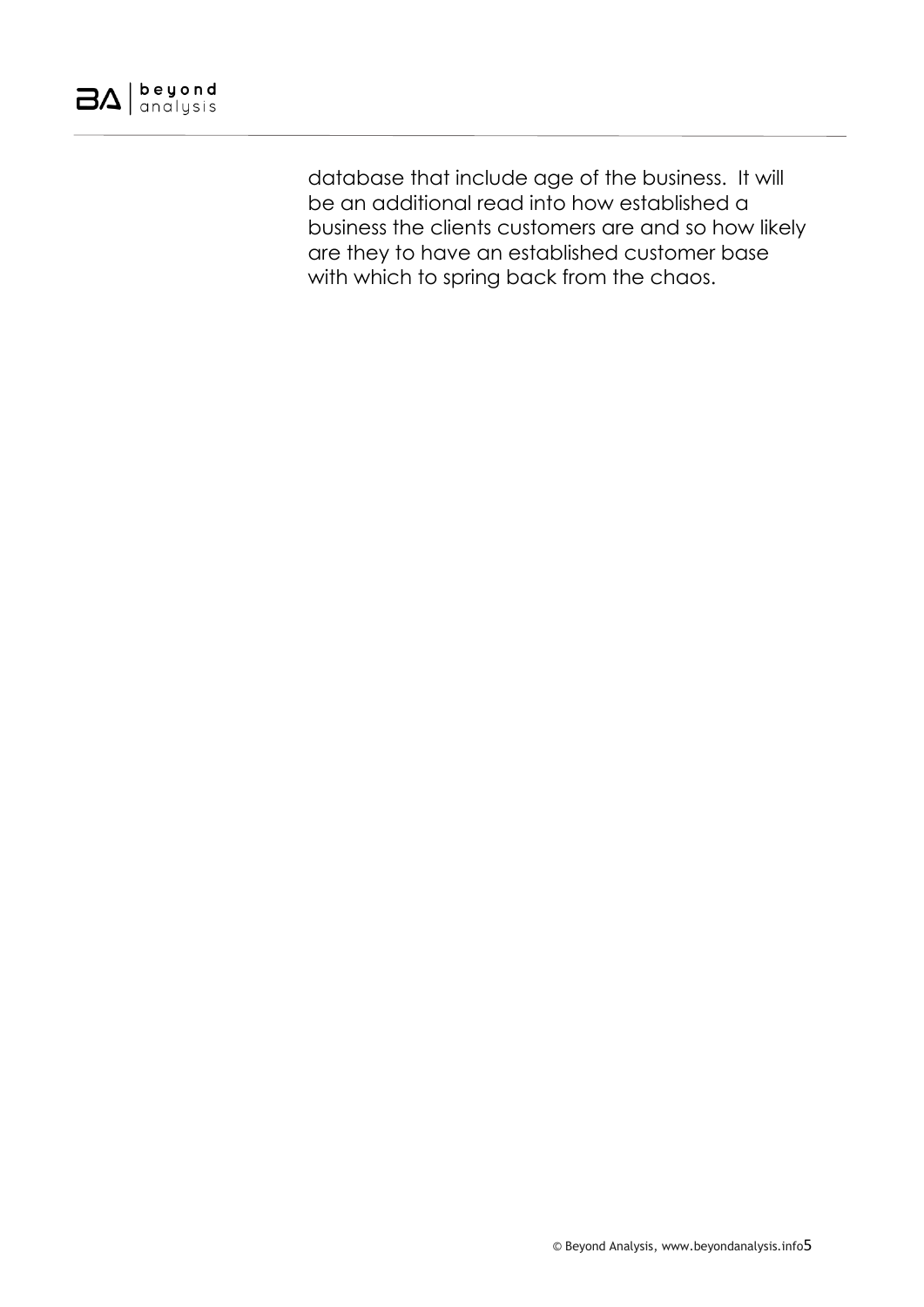

### **III. Monitor and Scenario Plan**

Set up simple reports that everyone can easily understand and that will keep your business in the picture on a daily basis and identify when rates of change in certain groups start to ramp up. Make this the default report and monitor it closely. Now is the time to kill off any data silos that have been lingering in your business duplicating reporting and creating confusion.

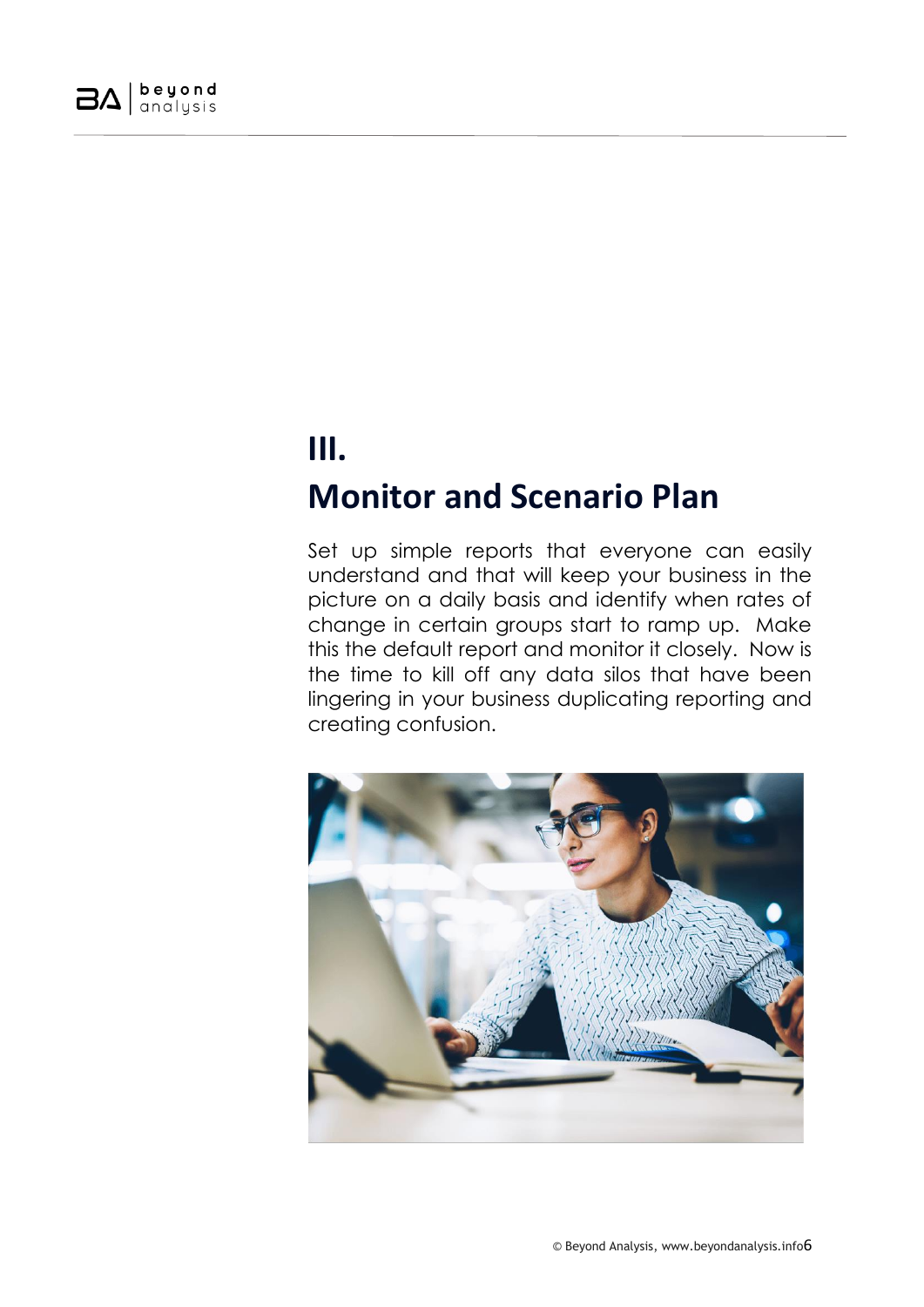

## **IV. Action Planning**

Using these new cohorts and your scenario plans, begin to map out the likely actions you will need to take and make sure your data is prepared, so when the time comes you can target the right customers with the right experience. From a customer perspective you will need to be thinking about how the customer experience has been impacted. For example; what needs to be in place to alleviate customer concerns about physically coming into store or deferring payments due to economic concern; how do you shift marketing focus to available models through appropriate channels e.g. online; and how do you adjust the purchase experience to account for the fact your customers cannot leave home.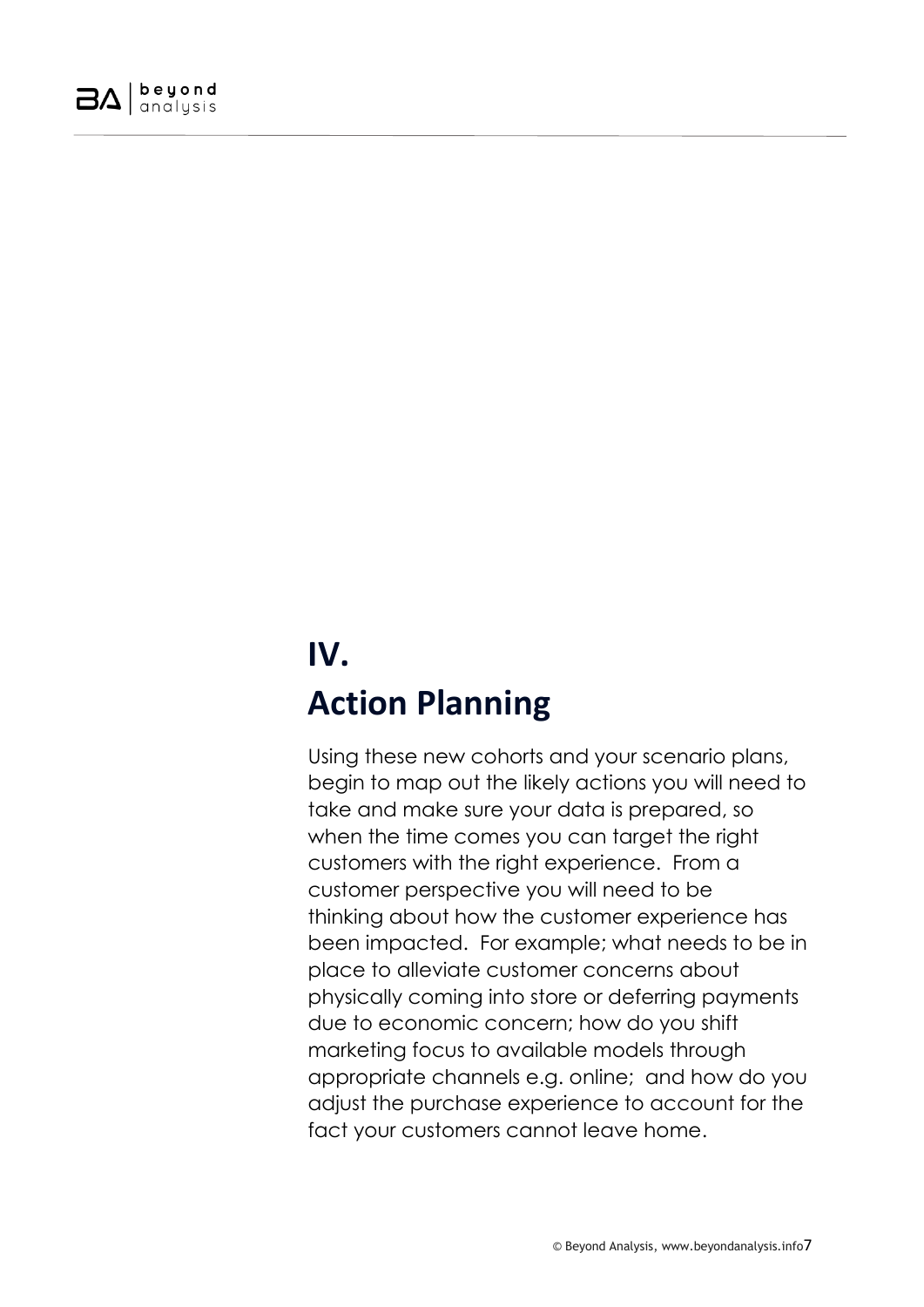

### **V. Business as Usual**

Meanwhile it is time to re-emphasise to your teams that they need to be cracking on with the day job and getting your business into the best shape possible.

Our team have pulled together our top suggestions on ways you can use the data within your business to inform decision making on what you can action today.

### **TARGETED MARKETING**

If your marketing budget has been reduced, focus your attention on targeting specific customers or areas that deliver a better ROI.

This can be achieved through value-based segmentation. Identify your most valuable customers and applying differential marketing techniques to improve return on investment (ROI).

### **WEBSITE OPTIMISATION**

- Understanding how visitors navigate and find information via your website through UX is critical to improving customer experience.
- Mapping data points against visitor behaviour online will help them find what they are looking for optimising their journey.
- Profile online behaviour in order to create highly targeted communications to increase engagement.

### **PROFILE MATCHING FOR ACQUISITION**

Profile your existing customers in order to match prospects across the wider population to understand opportunity size for targeted marketing.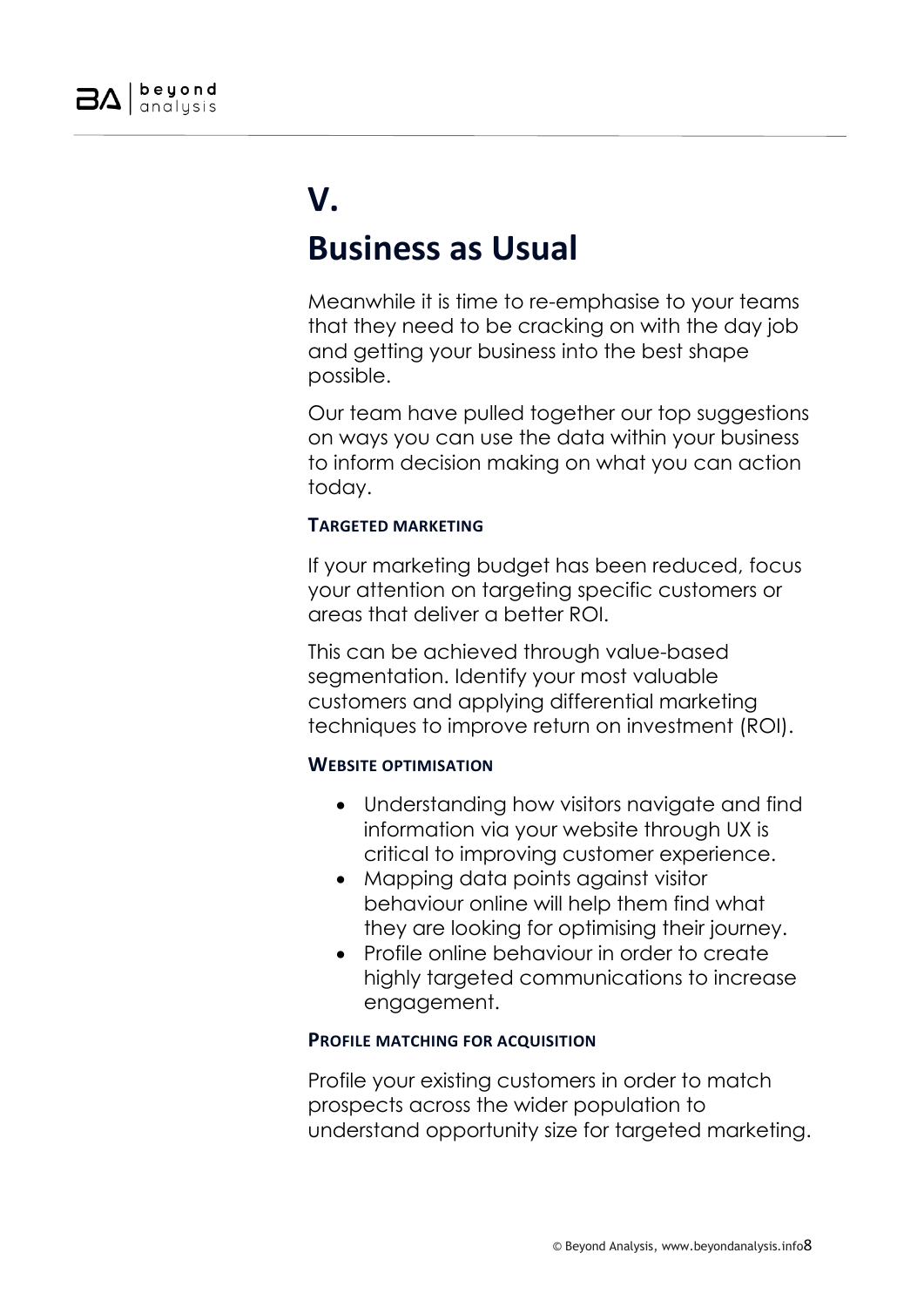#### **BASKET ANALYSIS**

Analysing multiple years worth of basket data to establish patterns for upselling/cross selling/linked purchases (next best product)– driving increased share of wallet

#### **DATA VISUALISATION**

By automating and visualising your existing reports, you have a whole of business performance view real time to inform decision making.